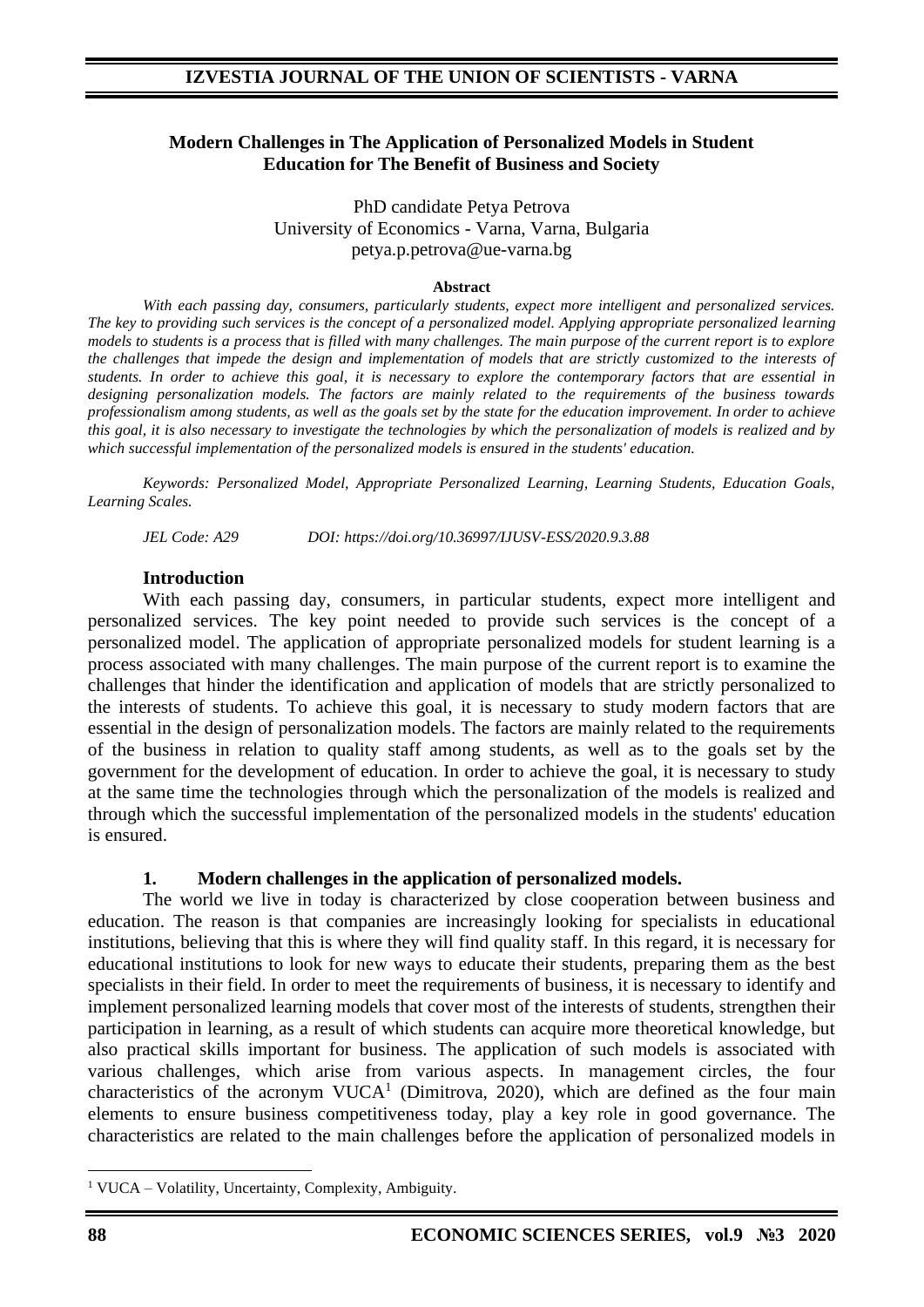the education of students, considered in the following sequence:

- **Volatility** describes the dynamics of the changes that take place around us on a daily basis and to which we must adapt. Nowadays the world is changing with extraordinary dynamics, respectively the technologies, as well as the views and interests of the people are constantly changing. Dynamic development is a challenge to the application of personalized models, because it requires a broad study of students' interests before the model itself is developed and applied. This is a difficult task in such a dynamic environment, which requires the joint efforts of specialists in the field of education, business, and even in the field of psychology. As a result, it will be possible to offer appropriate models that are closely personalized according to the interests of students and the needs of business;
- Uncertainty describes the inability to predict how things will develop in this changing environment. Therefore, one of the challenges to the application of personalized models is to anticipate to some extent the difficulties, shortcomings, problems that will arise when using personalized training. Overcoming it is related to the need to consider models that reveal the risks of applying personalized models, which must be relatively flexible in order to be able to be updated daily, covering the new personal requirements of students;
- **Complexity -** describes the interconnectedness of the factors that affect our work and the problems we face. Identifying the critical factors on which the successful implementation of personalized learning models depends is one of the main challenges. The complexity lies in the challenge of determining which of the factors are a priority for students to engage in the personalized model. The complexity also relates to the fact that appropriate technologies should be chosen to propose appropriate models. It is necessary to make SWOT analyzes in order to reveal the strengths and weaknesses of the impact of various factors, as a result of which correct personalized models in education are distinguished;
- Ambiguity **-** describes the novelty of the emerging situations. Increasingly, we are facing unprecedented cases in which we cannot build on previous experience and need innovative solutions. The lack of clarity is one of the most important challenges in applying personalized models. When designing the models, there is a risk of identifying as important such priorities for students that are not really of interest to them. This is a critical factor for the failure of the application of the model, which requires consideration of different circumstances, different points of view, different aspects affecting the interests of students in education. Once all important aspects have been clarified, appropriate personalization models can be identified in student learning.

As a result of the considered VUCA characteristics, we can summarize that the development of business is directly related to the development of the proposed methods in education, which must correspond to the knowledge economy. The need for a "knowledge economy" is the priority of innovative ideas over conventional factors of production (labor and capital) (Luksha, 2017). We can say that education is already perceived as a strategic condition for the development of digitalization in general. In 2015, the United Nations General Assembly adopted the resolution "Transforming our world: a Sustainable Development Agenda 2030", which serves as a guide for the entire world community for the coming years (Ferri, 2015). Among the 17 global goals set out in the resolution are "ensuring inclusive and equitable quality education and promoting lifelong learning opportunities". At the same time, modern education is seen as a value in itself and as a tool for solving and preventing economic, social and environmental problems. This position identifies two main approaches to goal setting (Akopov, 2005). The first - **technological** - is aimed at implementing the "social order" and providing material and technical support for the life of society, focused on the socialization of young generations, training students with a set of key competencies, professionals with a certain level of knowledge and skills. The advantage lies in the effectiveness of solving urgent problems, ensuring the sustainability of the social system, which is achieved through regulation. The second approach - **humanistic** - in which humanistic goals are aimed at the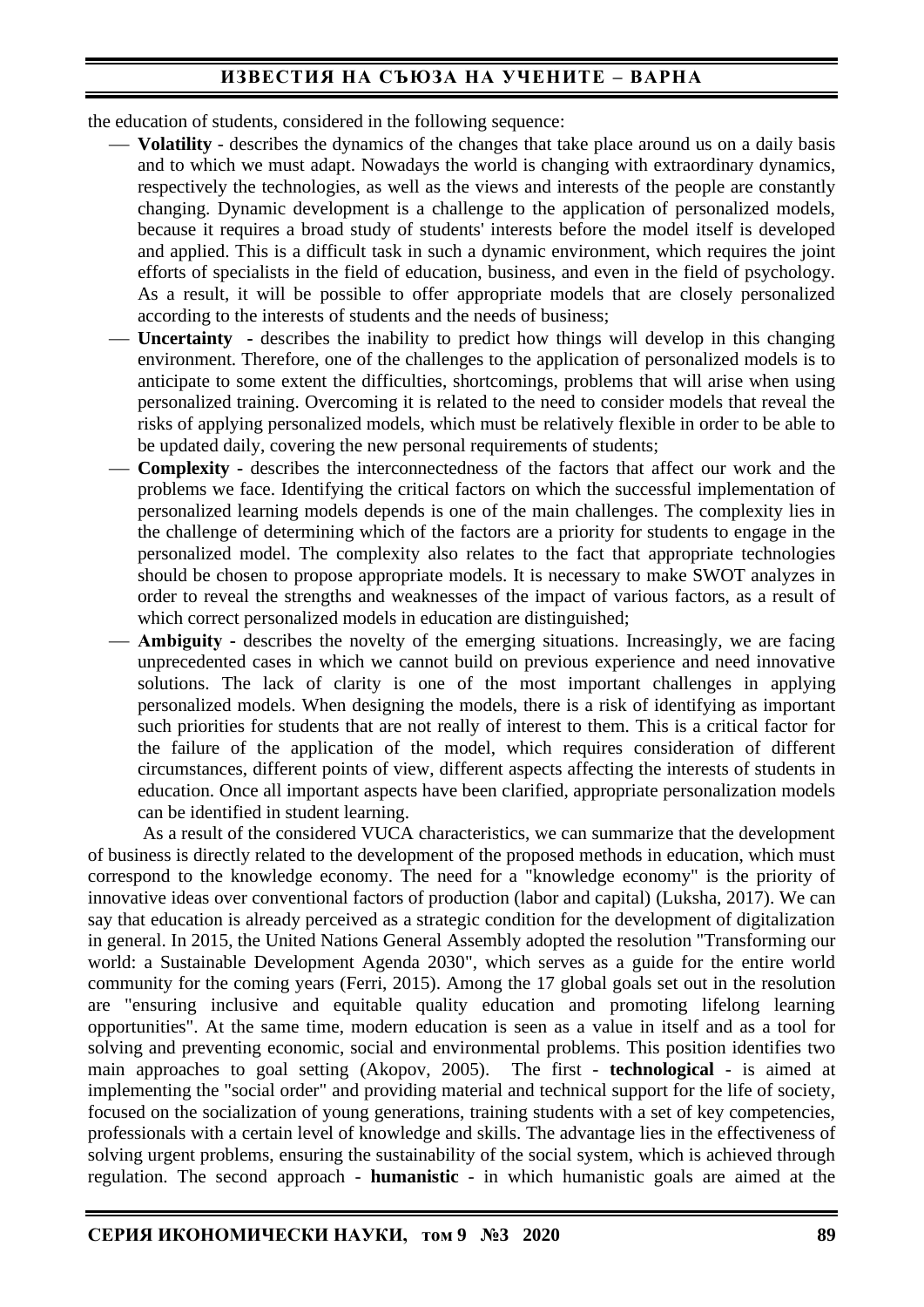## **IZVESTIA JOURNAL OF THE UNION OF SCIENTISTS - VARNA**

development of the individual, its creative powers, self-expression in activity. For the purposes of the research, the technological approach and the challenges related to it are of interest.

## **2. Technological challenges in the application of personalized models.**

It should be noted that great hopes have recently been placed on educational technologies, but they also pose serious challenges. At the beginning of the 21st century, there is an optimistic belief that education is about to lead to a technological revolution. In the beginning of 2010, multiuser online courses (MOOC - Massive Open Online Courses) appeared, which are an important step towards the application of a personalized model in education. However, the revolution has not yet taken place, with only a few minor changes in traditional educational processes and programs. Many radical tools are offered, but it is not clear how students will use them, because many people simply cannot determine their educational goals and the means to achieve them. As a result, most class-based "innovations" support an outdated assessment and certification system and are based on traditional methods of communication between teachers and students. Among the main reasons are the lack of integrated platforms that could assemble different educational modules and solutions in a personal trajectory; lack of necessary regulatory and management decisions; lack of trust on the part of employers, parents and society; a low proportion of "self-governing" students with flexible "learn to learn" group skills, as well as a lack of understanding of the importance of future changes in the education system itself. In this regard, some authors (Luksha, Cubista and Laslo, 2018) believe that the technological development of education should be seen as an important but not the only condition for modernization.

The identified challenges would be overcome by creating a digital platform for personalized education. Technical solutions must take into account the social context of their application in conditions of limited opportunities (Fischer and Sugimoto, 2006). In this regard, it is necessary to identify the main priorities for building a personalized model. Providing clear guidance is one of the necessary conditions for personalization. Clarity of goals and understanding of the level of their achievements are one of the most important factors for the effectiveness of training (Hattie, 2009, 2015, 2017). The subjective position of the student in relation to the goals of education is one of the main principles of the personalized model of education (PME). The focus is on the student, who takes the initiative in connection with learning, chooses learning goals and ways to achieve them, plans his/her work and is responsible for the result, working in the field of his/her most progressive development. In this case, the leading motivation is the joy of knowledge, not duty, fear or reward. The content of the training is formed to the level of a separate educational task and is structured according to "big ideas" and not according to separate topics, concepts, facts. The digital platform acts as a space for building and implementing a personalized learning path, not as educational aid or an e-textbook. It contains the necessary resources (scales, teaching materials, assignments, tools for diagnosis and assessment, etc.) to achieve educational goals at each level, taking into account the individual requirements of the student and the organization of joint activities, as well as analytical and management tools for monitoring and evaluating the quality of education for its subjects (students, teachers, administrators) (Kazakova, 2019).

The orientation towards the goals and not towards the topics, the choice of educational goals and the level of their achievement by the student himself/herself is a system-forming factor in the personalized model of education. The educational goal is those actions that the student can perform, a class of tasks that he can solve (Yermakov and Kirillov, 2019). The description of the goal is formulated by the student - in understandable language ("What will I learn?", "Why do I need this?", "How will this be evaluated?"); in active form - a way to achieve an educational result, and not only indicating the subject of activity (facts, concepts, knowledge, etc.) on the basis of accepted taxonomies, taking into account the SMART<sup>2</sup> criteria. Based on this, a special technology is used in

<sup>2</sup> SMART - Specific, Measurable, Attainable, Relevant, Time-bound.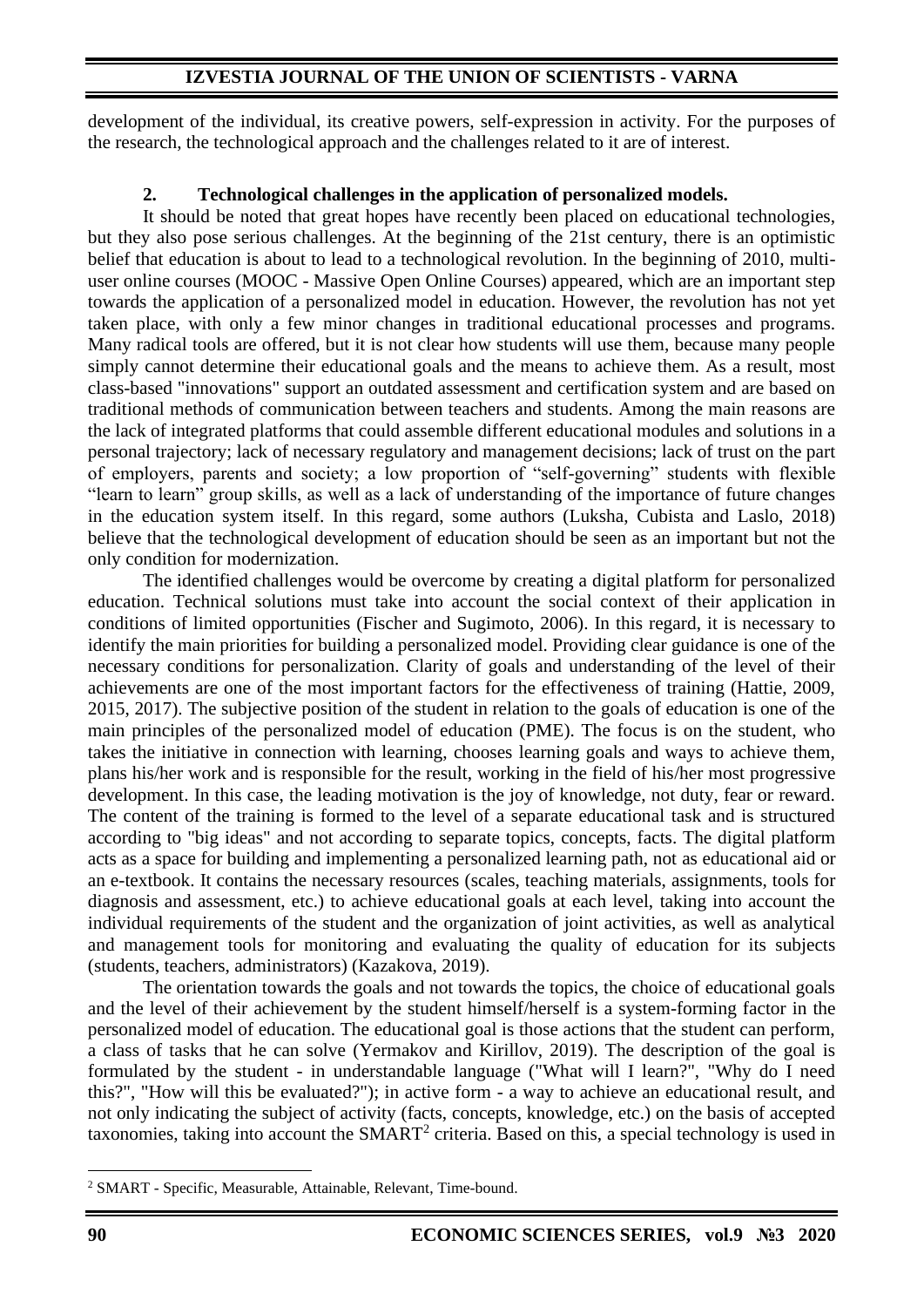determining the goals in the personalized learning model - technology of scalable learning goals. It is expressed in the provision of clear guidelines - what educational goals should be achieved in general, what are the minimum necessary results that the government requires, what is the educational organization as a necessary condition for personalization. To build an individual trajectory based on these guidelines, the goals must be equal, as it is necessary to demonstrate to the student: 1) what needs to be achieved? (target level); 2) what simpler skills and knowledge need to be mastered? (basic level); 3) what can be done with the acquired knowledge, skills, how to develop them further? (advanced level). This results in a scalable learning objective. The scale is a structured level of expected goal setting (Zukerman, 1999). The scaling approaches may be different, as shown in Table 1.

| <b>Grounds for scaling</b>                                                                               | <b>Example</b>                                                                                                                         | <b>Advantages</b>                                                            | <b>Disadvantages</b>                                                                                                       |
|----------------------------------------------------------------------------------------------------------|----------------------------------------------------------------------------------------------------------------------------------------|------------------------------------------------------------------------------|----------------------------------------------------------------------------------------------------------------------------|
| <b>Volume of study</b><br>material                                                                       | At the first level the<br>learner knows 10 terms,<br>at the second - 15                                                                | Easy compilation,<br>level determination                                     | Orientation largely to<br>memory, not to<br>complete knowledge                                                             |
| <b>Volume of work on</b><br>mastering the study<br>material,<br>presentation of the<br>learning outcomes | At the first level - "read<br>in the textbook", at the<br>second "prepare a<br>reference summary", at<br>the third "make a<br>project" |                                                                              | The large volume of<br>work done does not<br>mean higher quality<br>and mastery of the<br>teaching material                |
| <b>Share of completed</b><br>tasks                                                                       | At the first level -<br>minimum volume of<br>completed tasks from<br>the planned ones (eg)<br>$10\%$ ), at the last level -<br>100%    | Easy compilation,<br>determining the level<br>understandable for<br>students | The quality and<br>complexity of the<br>tasks are not taken<br>into account,<br>depending on the<br>specific list of tasks |
| Cognitive<br>complexity                                                                                  | At the first level -<br>simple cognitive actions<br>and tasks, at the last -<br>the most complex                                       | Developing character                                                         | Complexity in<br>development                                                                                               |

| Table 1 Approaches for scaling learning objectives |  |  |
|----------------------------------------------------|--|--|
|                                                    |  |  |

In the personalized learning model, goals are scaled according to the levels of cognitive complexity of educational tasks based on the technique developed by R. Marzano (Marzano, 2006). Later, R. Marzano and J. Kendall (Marzano and Kendall, 2007) presented an audit of the taxonomy of B. Bloom's learning objectives (Anderson et al., 2001) (Table 2).

#### Table 2 Comparison of taxonomy

| <b>Following the model of</b><br><b>Anderson and Bloom</b> | <b>Following the model of Marzano and Kendall</b> |  |
|------------------------------------------------------------|---------------------------------------------------|--|
| <b>Create</b>                                              | Knowledge utilization: decision-making, problem-  |  |
| <b>Evaluate</b>                                            | solving, experimenting, investigating             |  |
| <b>Analyze</b>                                             | Analysis                                          |  |
| <b>Apply</b>                                               |                                                   |  |
| <b>Understand</b>                                          | Comprehension                                     |  |
| Remember                                                   | Retrieval                                         |  |

While taxonomic data provide some linearity to the learning process, they serve as a useful guide in formulating learning objectives and tasks, as well as in selecting tasks. Both models can be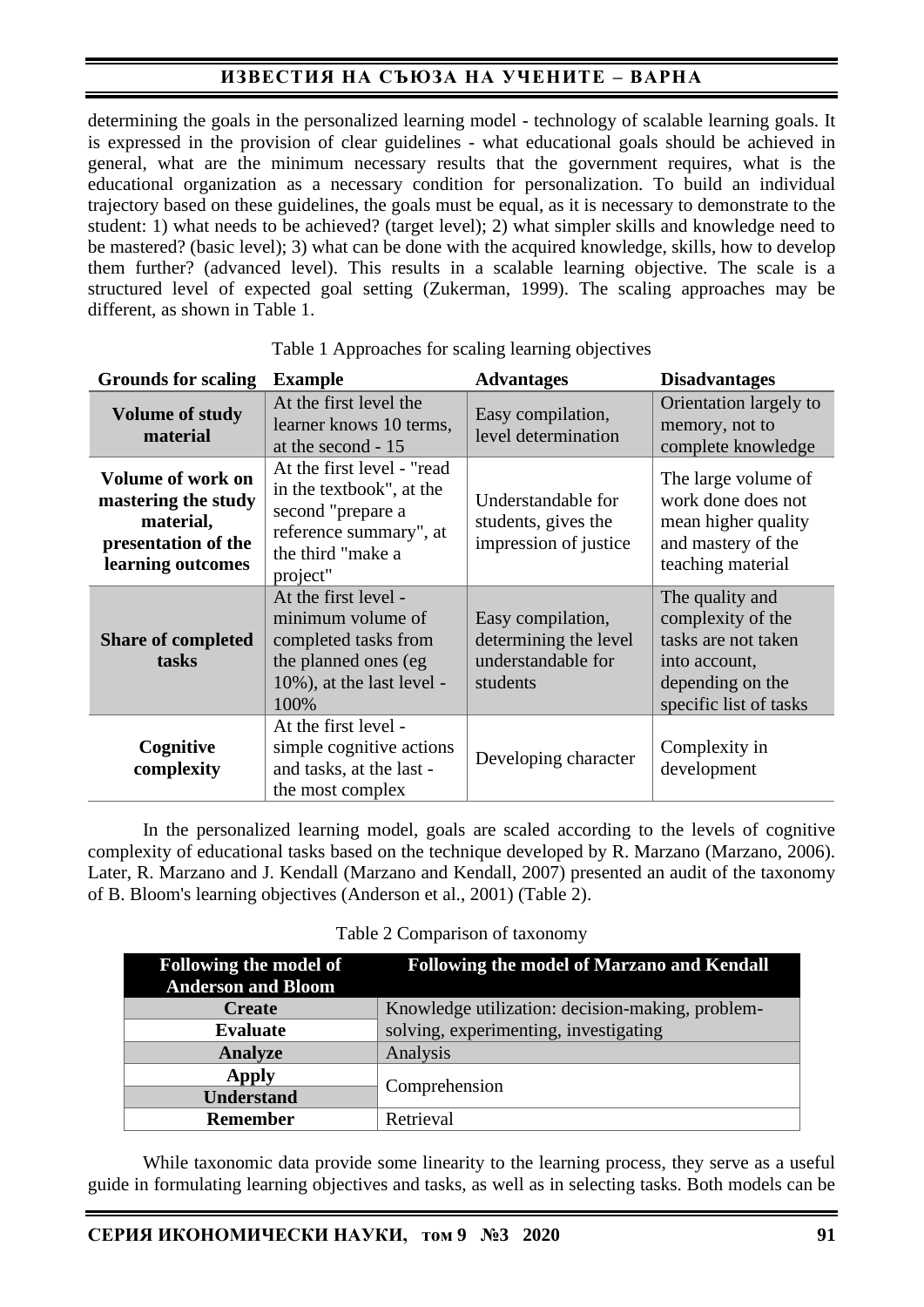## **IZVESTIA JOURNAL OF THE UNION OF SCIENTISTS - VARNA**

used to build scales within a customized learning model. Below (Table 3) is a variant of R. Marzano's approach, adapted for a personalized learning model.

| <b>Level</b> | Level characteristic          | Learning tasks (sample descriptors)                         |
|--------------|-------------------------------|-------------------------------------------------------------|
| 0.0          | Zero - in the presence of     | It is not considered in the PME                             |
|              | help, the student does not    |                                                             |
|              | achieve results               |                                                             |
| 1.0          | Presence of readiness for     | It is not considered in the PME                             |
|              | training - in the presence    |                                                             |
|              | of help, the student          |                                                             |
|              | partially achieves the        |                                                             |
|              | results of levels 2.0 and 3.0 |                                                             |
| 2.0          | Basic - non-mechanical        | Learning: identification, determination (in a list, in a    |
|              | reproduction (the learner     | figure), selection (from a list), making a judgment (true / |
|              | not only learns the terms,    | false).                                                     |
|              | but can explain their         | Memorization: name, list, description, condition, fact.     |
|              | meaning and give an           | Execution: use, demonstration, display, making, planning,   |
|              | example), perform actions     | completion.                                                 |
|              | on a template (direct         |                                                             |
|              | application of formulas       |                                                             |
|              | and algorithms), individual   |                                                             |
|              | elements and complex          |                                                             |
|              | action.                       |                                                             |
| 3.0          | Target - analysis, synthesis  | Integration: summarizing, paraphrasing, describing (key     |
|              | of a few simple elements,     | points, the relationship between; the ways in which ; how   |
|              | understanding, establishing   | and why, impacts).                                          |
|              | relationships, patterns in    | Symbolization: use of the model, presentation /             |
|              | relation to various           | representation in the form of  (graph, diagram, etc.);      |
|              | examples and                  | illustration, display.                                      |
|              | circumstances                 | Match: Derive the characteristics, find similarities and    |
|              |                               | differences, arrange them into categories, suggest an       |
|              |                               | analogy or metaphor.                                        |
|              |                               | Classification: organization, ranking, classification       |
|              |                               | (including by various criteria), grouping in a general      |
|              |                               | category.                                                   |
|              |                               | Error analysis: editing, identifying, correcting errors,    |
|              |                               | evaluating, identifying inaccuracies / misunderstandings,   |
|              |                               | giving a critical conclusion, diagnosing.                   |
|              |                               | Summary: drawing conclusions; formulation of principles /   |
|              |                               | rules; development tracking; making a summary; making       |
|              |                               | deductions.                                                 |
|              |                               | Clarification: proposal and argumentation ; forecasting     |
|              |                               | and making predictions (what will happen when );            |
|              |                               | determining the conditions under which                      |
| 4.0          | Advanced - research,          | Decision making: choosing the best option, finding the      |
|              | design, transfer of           | optimal course of action, making a decision.                |
|              | knowledge and skills in       | Problem solving: determination; adaptability; strategy      |
|              | another field, synthetic      | development; finding an opportunity to overcome ;           |
|              | (covers different topics      | finding a solution in specific conditions.                  |

Table 3 Scaling of learning objectives in PME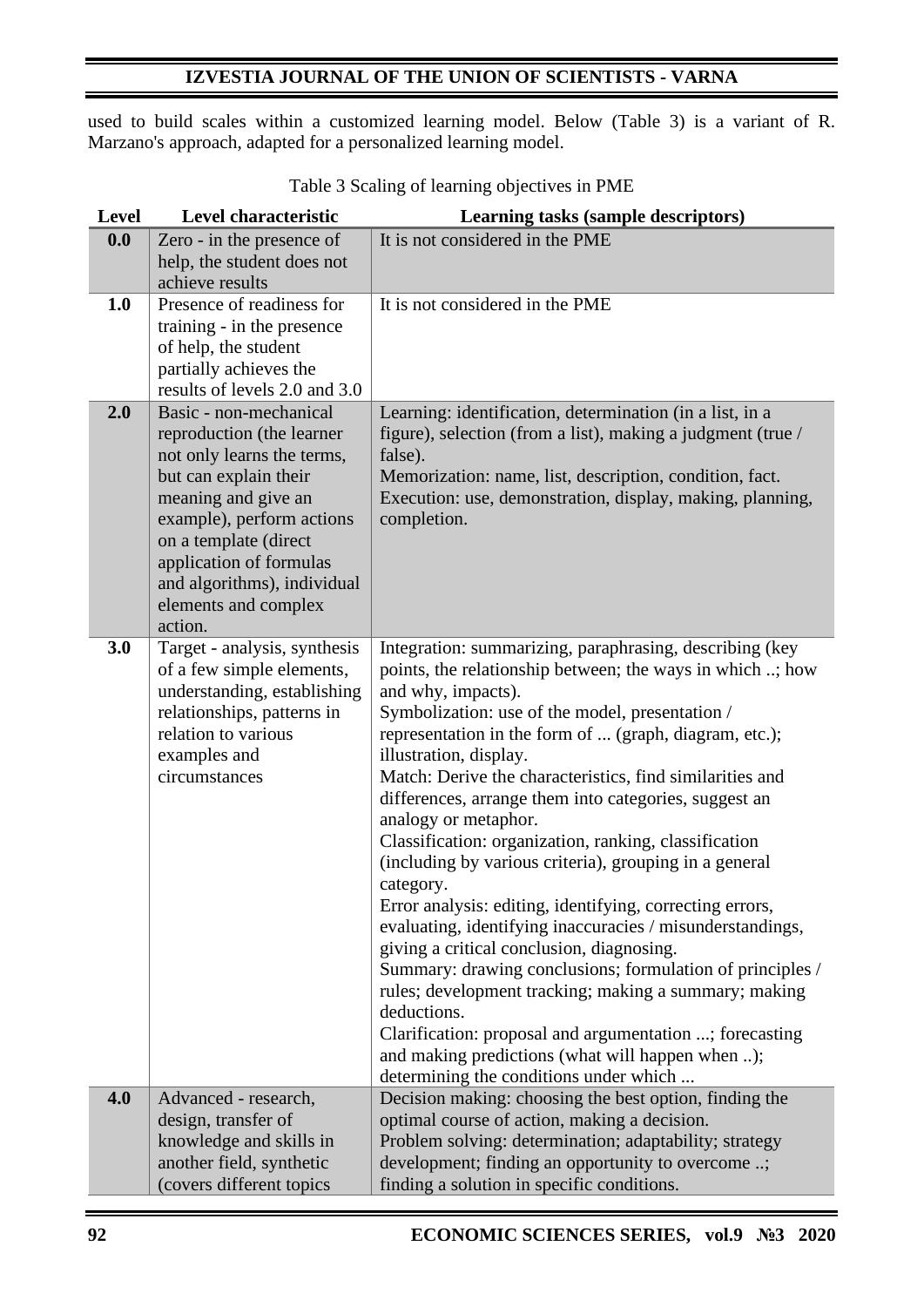| from one subject /       | Experimentation: testing an idea; proposing and testing       |
|--------------------------|---------------------------------------------------------------|
| discipline),             | hypotheses; finding an experimental explanation;              |
| interdisciplinary skill, | establishing whether it is possible; construction of plots on |
| application of knowledge | the basis of experimental data.                               |
| in real situations       | Research: learning about; determining his/her position in     |
|                          | relation to; finding the causes and mechanism of the          |
|                          | phenomenon; forecasting of a process / phenomenon             |
|                          | depending on the condition.                                   |

The interrelationships between the goals of the different levels and years of study provide an area of the most progressive development of the student. For example, the target level for the second year of study can be considered advanced level for the first year of study, which allows the student to present his/her own path of promotion, to assess his/her current level. Additional choice is provided by formulating the goal of level 4.0 in a generalized form with an example: "Applying the acquired knowledge in a new context, for example ..." (in this case the student himself can offer his own version).

We can note that the scale is neither a curriculum or a calendar-thematic plan, nor a collection. There is no need to include everything that is in the content of the topic. If some individual concepts, abilities, skills were not included in the scale at the planning stage, it does not mean that they cannot be studied. The scale also does not prescribe a bottom-up or top-down procedure ("simple to complex", "specific to general" or vice versa). The course of the learning process is determined by the teacher together with the student, taking into account the characteristics of a particular subject / discipline, study material.

To implement the considered technology of scalable learning objectives, we will explore some technical tools that successfully support the models of personalized learning of students. These are the following more interesting tools:

- ❖ **Seesaw** (*Remote Learning With Minecraft*, 2020) A student-centered digital portfolio that documents student learning with built-in creative tools and provides an authentic audience for student work;
- ❖ **Soundtrap** (*Soundtrap for Education Offers Extended Trials to Support Schools*, 2020) - A cloud-based recording studio that uses intelligent thinking and communication skills through **collaborative**, creative audio recording projects and links to lessons needed to prepare 21st century students for the global technology world;
- ❖ **Wevideo** (*Online Video Editor*, 2020) Cloud-based platform for video editing and **digitization** of training courses;
- ❖ **ExplainEverything** (Kucirkova, Audain and Chamberlain, 2018) A cloud collaboration platform built on tomorrow's technology that helps students and faculty tell their unique story.
- ❖ **Minecraft** (*Minecraft Education*, 2016) Provides unique and creative training for teachers and students by providing an open-world game that encourages creativity, collaboration and problem solving in a shared environment where the only constraint is your imagination.

These tools are only part of the possibilities through which the models of personalized learning of students can be realized. Personalized learning, backed by digital tools, builds a solid foundation for student success in college and beyond. This statement is evidenced by the results of a study made by the Gates Foundation (Rand Corporation, 2014), which shows that using personalized math training significantly improves test results. Based on this statement, the tendency to invest in technologies for advanced education based on personalized models is increasing. According to a study by edTech (Southwick, 2020), investments in personalization of learning are made in technologies in several main areas: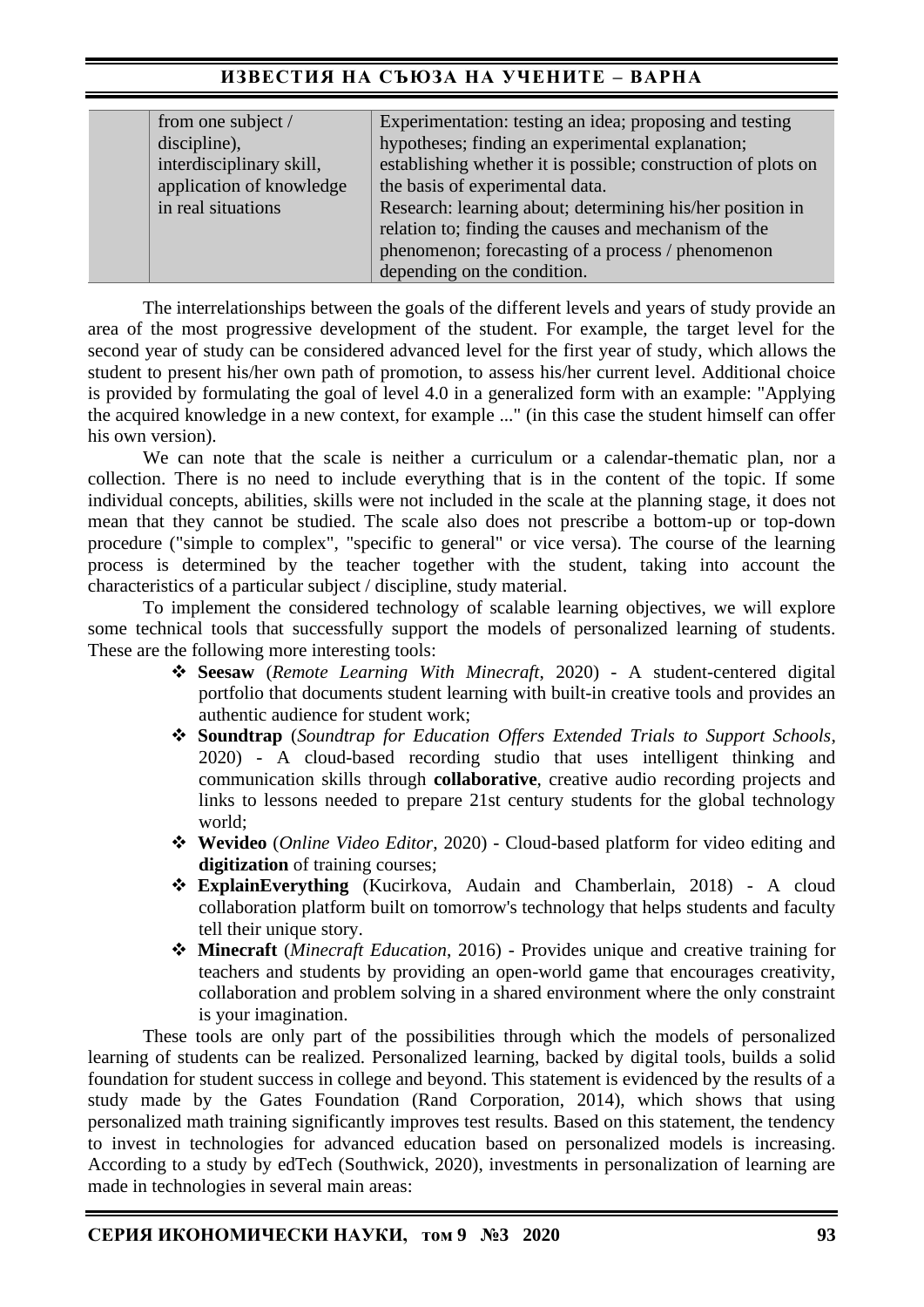- Virtual Reality (VR) and Augmented Reality (AR) in Education Interplay Learning provides \$ 5.5 million in 2019 for 3D VR training. The creator of Pokemon Go! - Niantic Labs invested \$ 245 million in 2019 in AR training applications
- Use of Artificial Intelligence (AI) and Machine Learning in Education: Adaptive Learning. AI-based tools such as Knewton, Quizlet, Kidaptive, KidSense and Querium implement machine learning systems to improve education. For teachers who evaluate the use of these tools in the classroom, questions about algorithmic bias, privacy risks, and efficiency are essential.
- Robotics in Education products like Roybi use robots and artificial intelligence to help with early learning and language acquisition. Another company that seeks to solve the cost and hardware problems of maintaining a fleet of learning robots at school is Robotify, which teaches coding and robotics in a virtual environment.
- Blockchain in Education companies with blockchain-based solutions for the educational space use the technology to provide and verify degrees and credentials.

The chart below from HolonIQ shows the exponential growth of investment in these areas in education expected over the next five years.



Figure 1 Expenditures for technologies for personalization in education 2018 against 2025 *(*\$87bn+ of Global EdTech funding predicted through 2030*, 2020)*

## **Conclusion**

The results of the study show that nowadays the application of personalized models in training is an important factor for businesses that need professionals in their work. At the same time, development in education is among the priorities of the government, which adopts special programs for sustainable development. The successful application of personalized models in student education will contribute to a significant evolution in the field of education, but it is associated with many challenges. The study showed that these challenges are related to key business elements such as variability, uncertainty, complexity and ambiguity that make up the acronym VUCA. At the same time, the problem of educational goals is relevant in psychological, pedagogical and sociocultural terms. We found that two main strategies for setting goals interact - technological (mass) and humanitarian (personal). For a number of reasons, technology itself cannot be seen as the only tool to modernize education. It is necessary to combine technical solutions with psychological and pedagogical innovations, in connection with which we have explored some basic technological tools that can be used in the formation of models for personalization in student learning. The study also shows that investment in e-learning is increasing, there is even a clear trend to increase it by 2025, which is a clear indication that personalized models are becoming a leading criterion for the